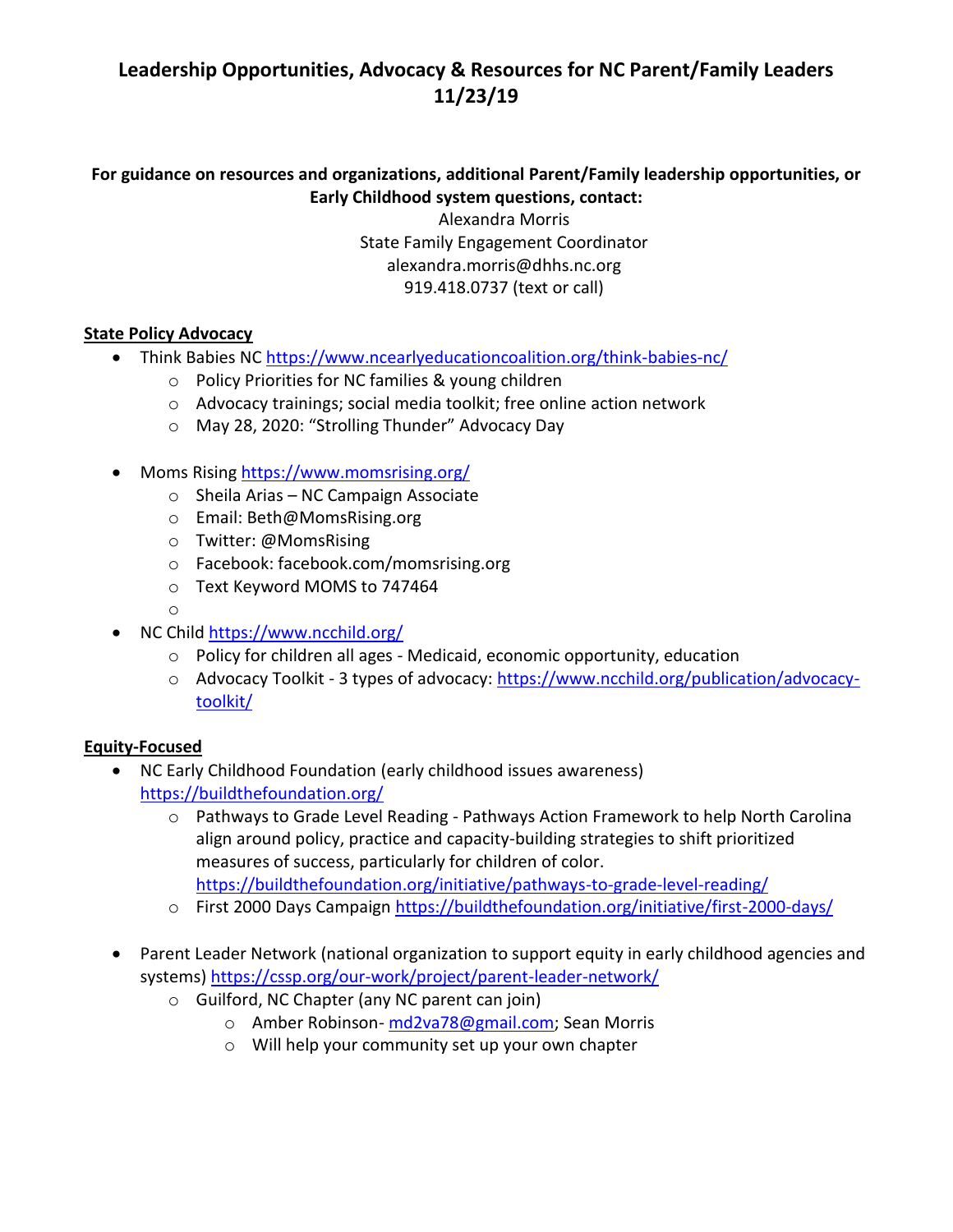### **Local Birth-5 Resources & Support**

- **Smart Start - Local Partnerships for Children (birth-5) in each county** <http://www.smartstart.org/smart-start-in-your-community/>
	- o Board of Directors parents needed on Boards
	- o Family Engagement Local Coalitions (Guilford, Johnston, Orange, Randolph, Wake)
	- o Literacy Initiatives
		- Dolly Parton Imagination Library [https://imaginationlibrary.com/usa/find](https://imaginationlibrary.com/usa/find-my-program/)[my-progra](https://imaginationlibrary.com/usa/find-my-program/)m/
		- Campaign for Grade-Level Reading <https://buildthefoundation.org/initiative/campaign-for-grade-level-reading/>
	- $\circ$  Child Well-Being Initiatives examples:
		- Guilford Ready for School, Ready for Life<https://getreadyguilford.org/>
		- Durham -Volunteer webpage<http://dpfc.net/get-involved/volunteer/>
		- Johnston Parenting Support [http://www.partnershipforchildrenjoco.org/supporting-families/parenting](http://www.partnershipforchildrenjoco.org/supporting-families/parenting-support/)[support/](http://www.partnershipforchildrenjoco.org/supporting-families/parenting-support/)
	- o Parenting Education
		- **Incredible Years**
		- Triple P free online [https://www.triplep-parenting.com/nc-en/find-help/triple](https://www.triplep-parenting.com/nc-en/find-help/triple-p-online/)[p-online/](https://www.triplep-parenting.com/nc-en/find-help/triple-p-online/)
	- $\circ$  NC Care 360 (online health and human services resources) <https://nccare360.org/>



## **Adverse Childhood Experiences (ACEs) & Resilience, Child Social Emotional Health & Behavior**

- **ACEs Connection**
	- o Parenting with ACEs <https://www.acesconnection.com/g/Parenting-with-ACEs>
	- o ACEs Science 101<https://acestoohigh.com/aces-101/>

#### • **NC Infant Mental Health Association**

o Mental health, Attachment, Social Emotional Health [http://www.ncimha.org/resources/#talking-points](http://www.ncimha.org/resources/)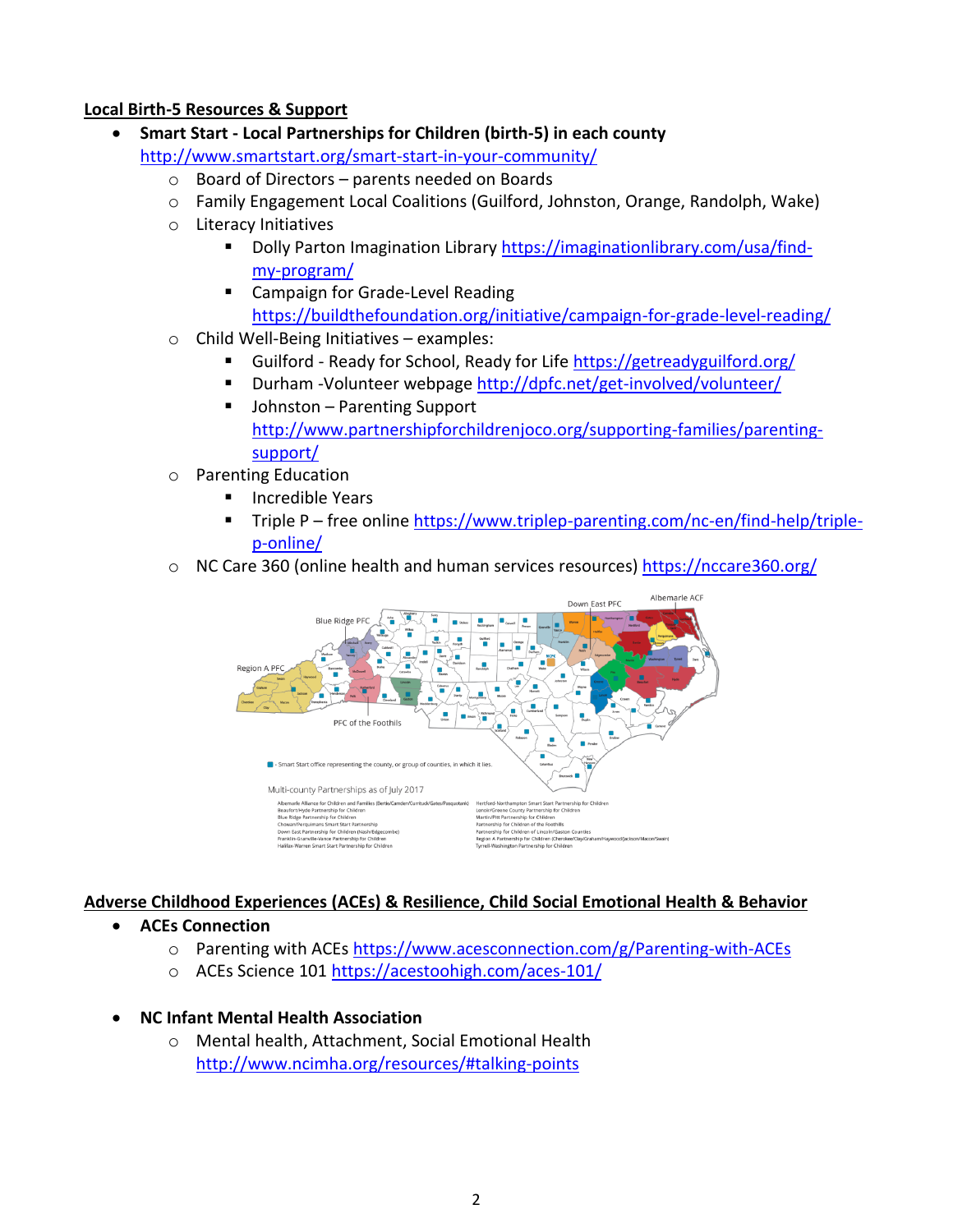## • **Center on the Social and Emotional Foundations of Early Learning**

- o Social & emotional development, behavior <http://csefel.vanderbilt.edu/resources/family.html>
- **Prevent Child Abuse NC**
	- o "Connections Matter" Trainings to learn how to educate the public on topics of Adverse Childhood Experiences (ACEs), trauma, brain development, and resilience. <https://www.preventchildabusenc.org/connections-matter-nc/take-action/>
	- o Fatherhoo[d https://www.preventchildabusenc.org/resource-hub/fatherhood/](https://www.preventchildabusenc.org/resource-hub/fatherhood/)
- **NC Families United** <https://www.ncfamiliesunited.org/>
	- o Advocacy and "system of care" services for children for children, youth, and families with serious emotional, behavioral and/or mental health challenges.

### **Education and Special Needs**

- **Early Childhood Education**
	- o **Division of Child Development and Early Education -** Licenses, [monitors,](https://ncchildcare.ncdhhs.gov/Home/DCDEE-Sections/Regulatory-Services) funds and provides technical assistance to child care programs <https://ncchildcare.ncdhhs.gov/Home/About>
		- NC Prekindergarten Program (NC PREK)
		- Subsidized Child Care Program (Subsidy)
		- Child Care Resource and Referral:<http://childcarerrnc.org/index.php>
	- o **Early Head Start & Head Start** <http://www.ncpublicschools.org/earlylearning/>
- **Early Intervention**
	- o **CDSA (birth-2)** <https://beearly.nc.gov/index.php/contact/cdsa>
	- o **Preschool Exceptional Children's Program (3-5)** (under NC Office of Early Learning) <http://www.ncpublicschools.org/earlylearning/>
	- o **LICC (Local Interagency Coordinating Council)** <https://beearly.nc.gov/index.php/icc/licc>
- **School settings** <http://www.ncpublicschools.org/parents/>
	- o School Family Engagement Toolkit for Parents <http://www.ncpublicschools.org/enhanced-assessment/family-engagement/>
	- $\circ$  Ask if there is a "Family and Community Engagement Liaison". Know that your input is valuable and your involvement is key to your child's success.
	- $\circ$  Check your schools website, call the secretary, or ask the classroom teacher for the most up to date information about events coming up that are entry points for Parent Involvement.
	- $\circ$  Academic Parent Teacher Teams (APPT) is a great model of building collaboration between parents and teachers; ask if your school uses this or a similar model.
- **The Arc of North Carolina** (special needs) <https://www.arcnc.org/>
	- o Gerri Smith [gsmith@arcnc.org](mailto:gsmith@arcnc.org)